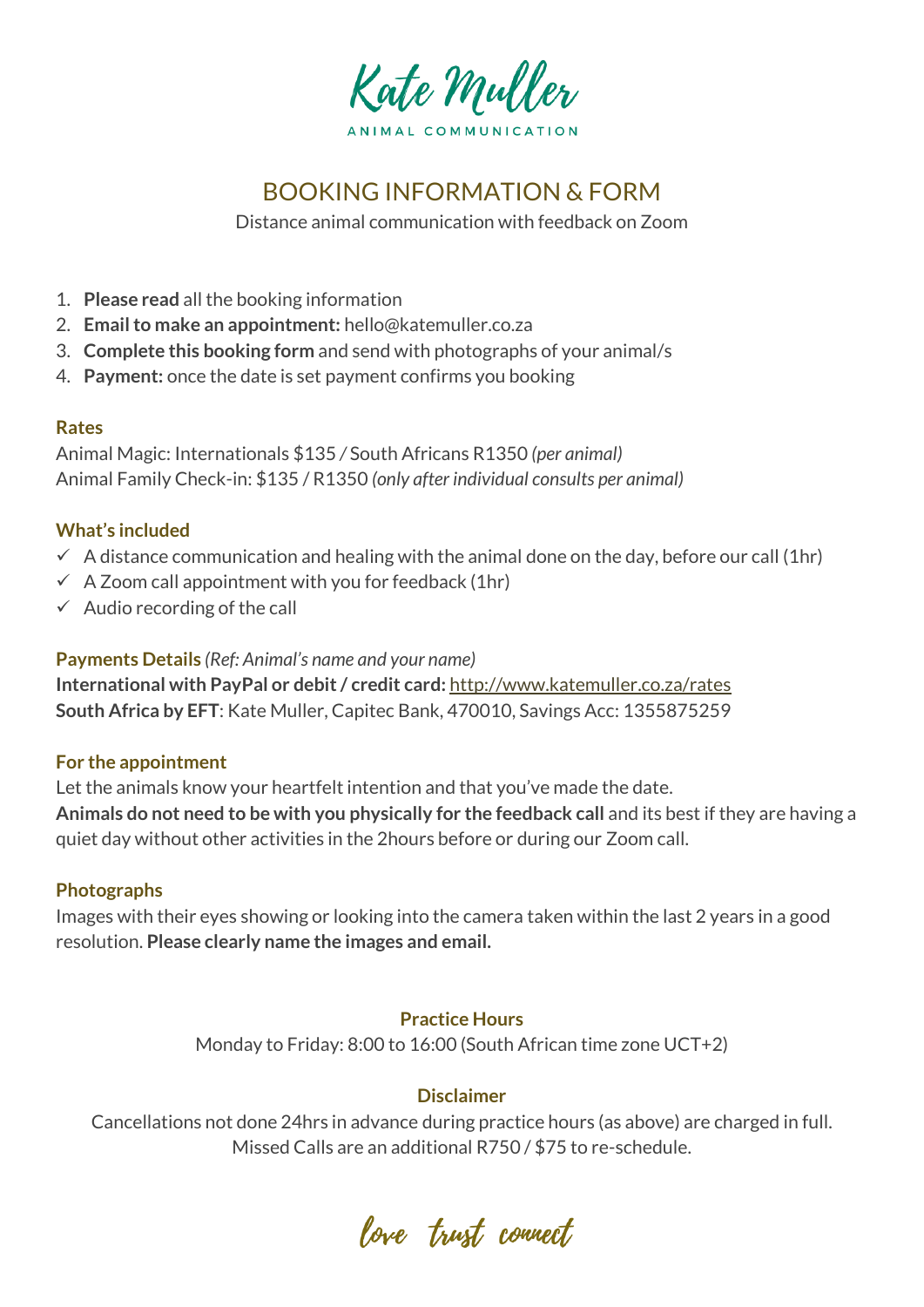# ABOUT ANIMAL MAGIC

I work with telepathy and energy healing to empower animals in their lives as physical, emotional and spiritual beings. I assist them in their health, behaviour, relationship dynamics, moving house or country and in crossing over with grace.

## **Why communicate**

- $\checkmark$  To honour and hear them as a soul
- $\checkmark$  To bring healing, change and happiness to their lives
- $\checkmark$  To grow the magic in your relationship and open to more empowering two way communication
- $\checkmark$  To nourish greater harmony for all
- $\checkmark$  To explore what they're really thinking & feeling

Kindly note animal magic sessions are part of a holistic approach to animal care. It does not replace veterinary diagnosis, prescription or treatment.

#### **How many sessions**

Often a single session is all that is needed for an issue, as being heard has a wonderful effect for everyone. You will receive clear action steps to support both of you in overcoming any challenge with love and in beauty. In chronic cases or trauma rehabilitation follow ups will be advised on as needed.

## **What to expect**

Anything! Animals are thinking, loving and spirited beings. Each individual is a unique make-up of personality, humour, sensitivity, strength, magic, insight and wisdom… just like you know them to be.

## **Special Notes**

**Moving Home or Country:** *Helping them know what's happening for more calm during big change* Please include on your form the animal's full travel itinerary with dates and times of transits and veterinary checks. Also why you are moving, where too, what it looks like and the benefits of the move for the family. Please detail what parts of their routines and lifestyle will stay the same and what may change, as well as what good things to look forward to.

**Animals in Spirit:** *Blessing* their passage in spirit and opening to the gifts of eternal love**.** I allow 3 weeks for you to have a natural grieving time before doing an animal magic session. Please read pdf *ReSourcing Grief* available on my website about personal work for opening to grace and right relationship with animals in spirit. I ask that you do two or more of the actions before the communication.

love trust connect